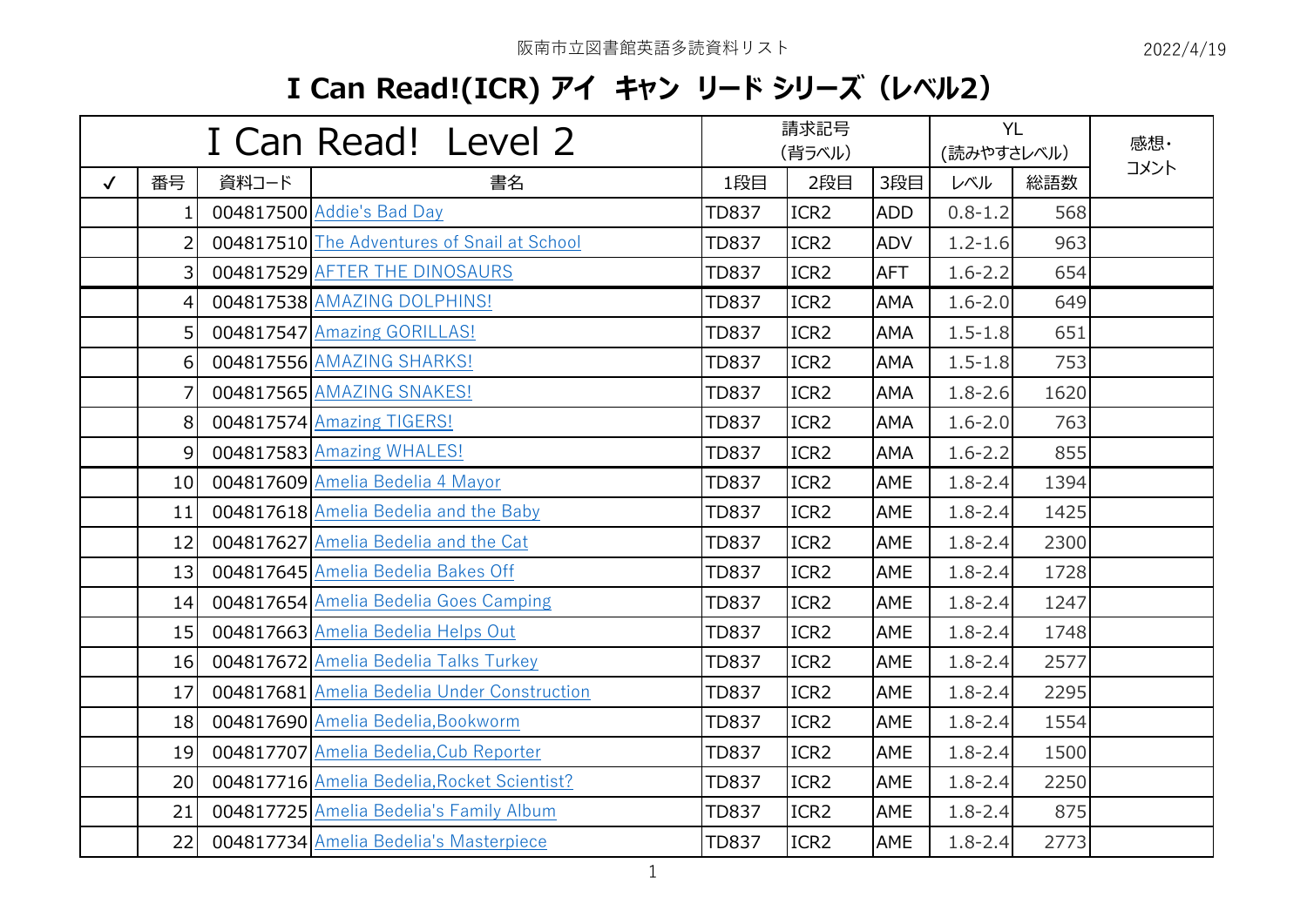|              | I Can Read! Level 2 |           |                                                       | 請求記号<br>(背ラベル) |                  |            | <b>YL</b><br>(読みやすさレベル) |      | 感想·  |
|--------------|---------------------|-----------|-------------------------------------------------------|----------------|------------------|------------|-------------------------|------|------|
| $\checkmark$ | 番号                  | 資料コード     | 書名                                                    | 1段目            | 2段目              | 3段目        | レベル                     | 総語数  | コメント |
|              | 23                  |           | 004817743 Bravo, Amelia Bedelia!                      | <b>TD837</b>   | ICR <sub>2</sub> | AME        | $1.8 - 2.4$             | 1217 |      |
|              | 24                  |           | 004817752 Calling Doctor Amelia Bedelia               | <b>TD837</b>   | ICR <sub>2</sub> | AME        | $1.8 - 2.4$             | 1445 |      |
|              | 25                  |           | 004817761 Come Back, Amelia Bedelia                   | <b>TD837</b>   | ICR <sub>2</sub> | AME        | $1.8 - 2.4$             | 1224 |      |
|              | 26                  |           | 004817770 Go West, Amelia Bedelia!                    | <b>TD837</b>   | ICR <sub>2</sub> | AME        | $1.8 - 2.4$             | 2069 |      |
|              | 27                  |           | 004817780 Good Driving, Amelia Bedelia                | <b>TD837</b>   | ICR <sub>2</sub> | AME        | $1.8 - 2.4$             | 1030 |      |
|              | 28                  |           | 004817799 Good Work, Amelia Bedelia                   | <b>TD837</b>   | ICR2             | AME        | $1.8 - 2.4$             | 1143 |      |
|              | 29                  |           | 004817805 Happy Haunting, Amelia Bedelia              | <b>TD837</b>   | ICR <sub>2</sub> | AME        | $1.8 - 2.4$             | 1824 |      |
|              | 30                  |           | 004817814 Merry Christmas, Amelia Bedelia             | TD837          | ICR <sub>2</sub> | AME        | $1.8 - 2.4$             | 1626 |      |
|              | 31                  |           | 004817832 Teach Us, Amelia Bedelia                    | <b>TD837</b>   | ICR2             | AME        | $1.8 - 2.4$             | 1584 |      |
|              | 32                  |           | 004817592 Amelia Bedelia                              | <b>TD837</b>   | ICR <sub>2</sub> | AME        | $1.8 - 2.4$             | 1036 |      |
|              | 33                  |           | 004817636 Amelia Bedelia and the Surprise Shower      | TD837          | ICR <sub>2</sub> | AME        | $1.8 - 2.4$             | 1606 |      |
|              | 34                  |           | 004817823 Play Ball, Amelia Bedelia                   | <b>TD837</b>   | ICR2             | AME        | $1.8 - 2.4$             | 1380 |      |
|              | 35                  |           | 004817841 Thank You, Amelia Bedelia                   | <b>TD837</b>   | ICR <sub>2</sub> | AME        | $1.8 - 2.4$             | 1039 |      |
|              | 36                  | 004870750 | THE ANGRY BIRDS MOVIE: MEET THE ANGRY<br><b>BIRDS</b> | <b>TD837</b>   | ICR <sub>2</sub> | <b>ANG</b> | $1.0 - 1.5$             | 413  |      |
|              | 37                  |           | 004870769 THE ANGRY BIRDS MOVIE: TOO MANY PIGS        | <b>TD837</b>   | ICR <sub>2</sub> | <b>ANG</b> | $1.0 - 1.5$             | 517  |      |
|              | 38                  |           | 004817850 Arthur's Back to School Day                 | <b>TD837</b>   | ICR <sub>2</sub> | <b>ART</b> | $1.2 - 1.6$             | 992  |      |
|              | 39                  |           | 004817860 Arthur's Birthday Party                     | TD837          | ICR <sub>2</sub> | <b>ART</b> | $1.2 - 1.6$             | 1237 |      |
|              | 40 <sub>l</sub>     |           | 004817879 Arthur's Camp-Out                           | <b>TD837</b>   | ICR <sub>2</sub> | <b>ART</b> | $1.2 - 1.6$             | 1499 |      |
|              | 41                  |           | 004817888 Arthur's Christmas Cookies                  | TD837          | ICR <sub>2</sub> | <b>ART</b> | $1.2 - 1.6$             | 1522 |      |
|              | 42                  |           | 004817897 Arthur's Funny Money                        | <b>TD837</b>   | ICR2             | <b>ART</b> | $1.2 - 1.6$             | 1764 |      |
|              | 43                  |           | 004817903 Arthur's Honey Bear                         | <b>TD837</b>   | ICR <sub>2</sub> | <b>ART</b> | $1.2 - 1.6$             | 1375 |      |
|              | 44                  |           | 004817912 Arthur's Loose Tooth                        | <b>TD837</b>   | ICR <sub>2</sub> | <b>ART</b> | $1.2 - 1.6$             | 1648 |      |
|              | 45                  |           | 004817921 Aunt Eater Loves a Mystery                  | <b>TD837</b>   | ICR2             | <b>AUN</b> | $1.2 - 1.6$             | 1320 |      |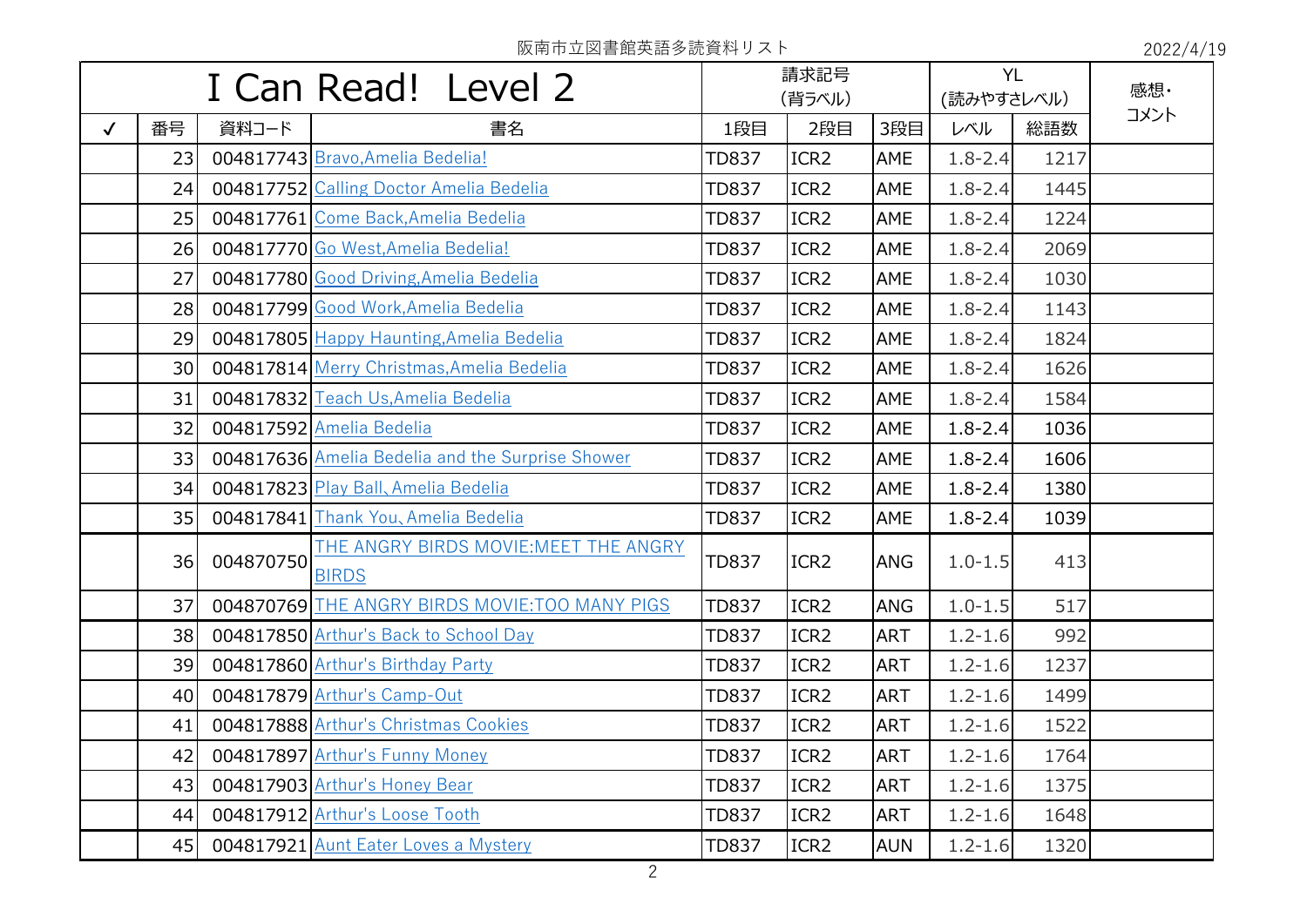| I Can Read! Level 2 |    |                   | 請求記号<br>(背ラベル)                                             |              | <b>YL</b><br>(読みやすさレベル) |            | 感想·         |      |      |
|---------------------|----|-------------------|------------------------------------------------------------|--------------|-------------------------|------------|-------------|------|------|
| $\checkmark$        | 番号 | 資料コード             | 書名                                                         | 1段目          | 2段目                     | 3段目        | レベル         | 総語数  | コメント |
|                     | 46 |                   | 004817986 The BEST CHEF in Second Grade                    | <b>TD837</b> | ICR <sub>2</sub>        | <b>BES</b> | $1.4 - 1.8$ | 1001 |      |
|                     | 47 |                   | 004817995 The BEST SEAT in Second Grade                    | <b>TD837</b> | ICR <sub>2</sub>        | <b>BES</b> | $1.2 - 1.6$ | 1102 |      |
|                     | 48 |                   | 004818007 The BEST TEACHER in Second Grade                 | <b>TD837</b> | ICR <sub>2</sub>        | <b>BES</b> | $1.4 - 1.8$ | 949  |      |
|                     | 49 | 004818016         | BEYOND THE DINOSAURS MONSTERS OF THE<br><b>AIR AND SEA</b> | <b>TD837</b> | ICR <sub>2</sub>        | <b>BEY</b> | $1.4 - 1.8$ | 652  |      |
|                     | 50 | 004818034         | BIG MAX AND THE MYSTERY OF THE MISSING<br><b>GIRAFFE</b>   | <b>TD837</b> | ICR <sub>2</sub>        | <b>BIG</b> | $1.2 - 1.6$ | 1719 |      |
|                     | 51 | 004818025 BIG MAX |                                                            | <b>TD837</b> | ICR <sub>2</sub>        | <b>BIG</b> | $1.2 - 1.6$ | 1651 |      |
|                     | 52 | 004818043         | The Bug in Teacher's Coffee and Other School<br>Poems      | <b>TD837</b> | ICR <sub>2</sub>        | <b>BUG</b> | $1.6 - 2.2$ | 635  |      |
|                     | 53 | 004818052 BUZBY   |                                                            | <b>TD837</b> | ICR <sub>2</sub>        | <b>BUZ</b> | $1.2 - 1.6$ | 1114 |      |
|                     | 54 |                   | 004818061 THE CASE OF THE Cat's Meow                       | <b>TD837</b> | ICR <sub>2</sub>        | CAS        | $1.2 - 1.6$ | 1293 |      |
|                     | 55 |                   | 004818070 THE CASE OF THE Double Cross                     | <b>TD837</b> | ICR <sub>2</sub>        | CAS        | $1.2 - 1.6$ | 1025 |      |
|                     | 56 |                   | 004818080 THE CASE OF THE Hungry Stranger                  | <b>TD837</b> | ICR <sub>2</sub>        | <b>CAS</b> | $1.2 - 1.6$ | 1342 |      |
|                     | 57 |                   | 004818099 THE CASE OF THE Scaredy Cats                     | <b>TD837</b> | ICR <sub>2</sub>        | <b>CAS</b> | $1.2 - 1.6$ | 1008 |      |
|                     | 58 |                   | 004818320 the case of the Missing Monkey                   | <b>TD837</b> | ICR <sub>2</sub>        | <b>CAS</b> | $1.2 - 1.6$ | 1051 |      |
|                     | 59 |                   | 004818339 the case of the Climbing Cat                     | <b>TD837</b> | ICR <sub>2</sub>        | <b>CAS</b> | $1.2 - 1.6$ | 1314 |      |
|                     | 60 |                   | 004818348 the case of the Puzzling Possum                  | <b>TD837</b> | ICR <sub>2</sub>        | <b>CAS</b> | $1.2 - 1.6$ | 1133 |      |
|                     | 61 |                   | 004818357 the case of the Troublesome Turtle               | <b>TD837</b> | ICR <sub>2</sub>        | <b>CAS</b> | $1.2 - 1.6$ | 1246 |      |
|                     | 62 |                   | 004818366 the case of the Baffled Bear                     | TD837        | ICR <sub>2</sub>        | <b>CAS</b> | $1.2 - 1.6$ | 1110 |      |
|                     | 63 |                   | 004818375 the case of the Desperate Duck                   | <b>TD837</b> | ICR <sub>2</sub>        | <b>CAS</b> | $1.2 - 1.6$ | 1218 |      |
|                     | 64 |                   | 004818105 THE DAY THE DINOSAURS DIED                       | <b>TD837</b> | ICR <sub>2</sub>        | <b>DAY</b> | $1.4 - 1.8$ | 822  |      |
|                     | 65 |                   | 004818123 Detective Dinosaur LOST AND FOUND                | <b>TD837</b> | ICR <sub>2</sub>        | <b>DET</b> | $1.2 - 1.6$ | 933  |      |
|                     | 66 |                   | 004818114 DETECTIVE DINOSAUR                               | <b>TD837</b> | ICR <sub>2</sub>        | <b>DET</b> | $1.2 - 1.6$ | 826  |      |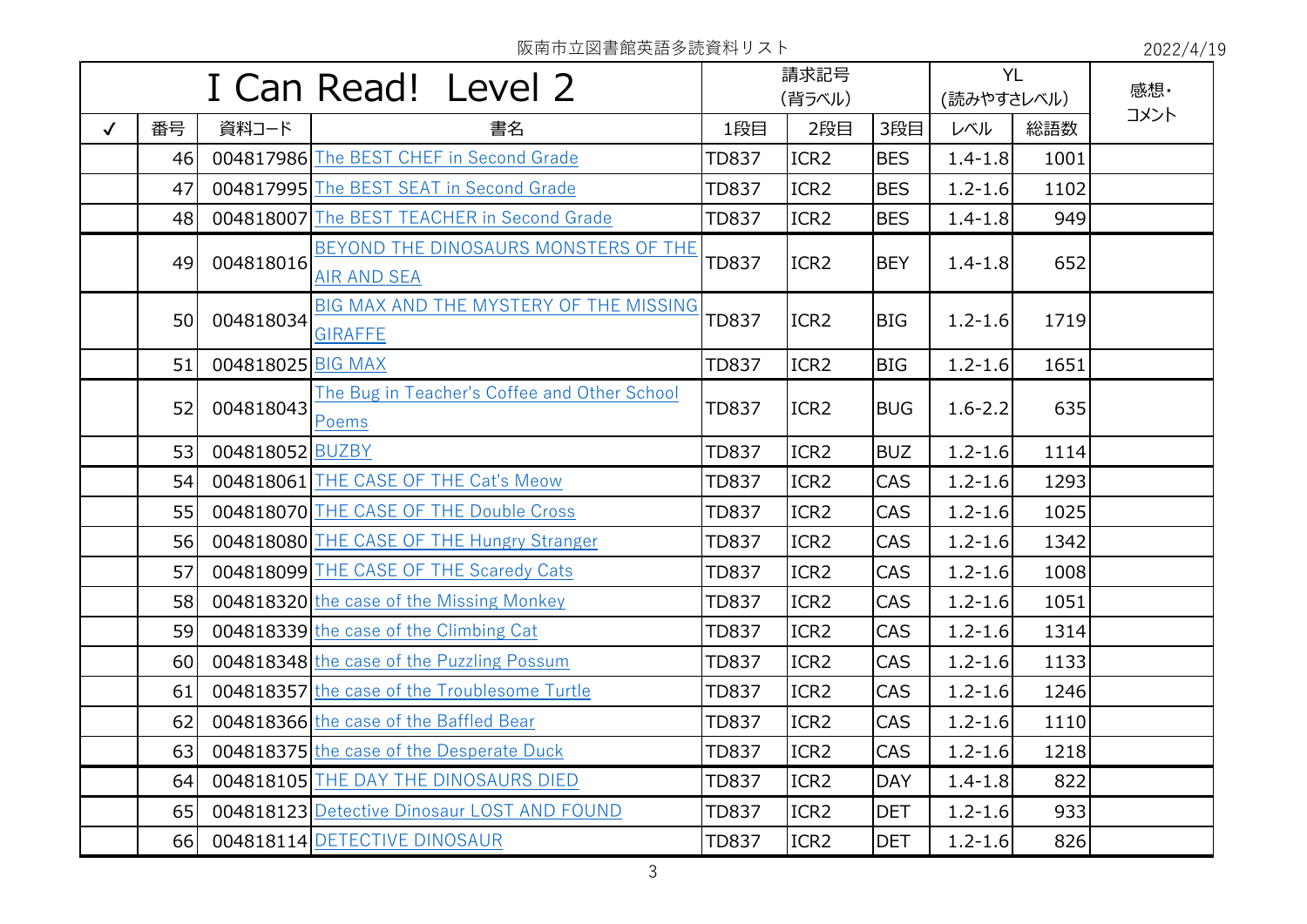| I Can Read! Level 2 |                 | 請求記号              |                                                      |              | <b>YL</b>        |            | 感想·         |      |      |
|---------------------|-----------------|-------------------|------------------------------------------------------|--------------|------------------|------------|-------------|------|------|
|                     |                 |                   |                                                      | (背ラベル)       |                  |            | (読みやすさレベル)  |      | コメント |
| $\checkmark$        | 番号              | 資料コード             | 書名                                                   | 1段目          | 2段目              | 3段目        | レベル         | 総語数  |      |
|                     | 67              |                   | 004818132 Dirt on My Shirt                           | <b>TD837</b> | ICR <sub>2</sub> | <b>DIR</b> | $1.4 - 1.8$ | 921  |      |
|                     | 68              |                   | 004818141 FLAPPY AND SCRAPPY                         | <b>TD837</b> | ICR <sub>2</sub> | <b>FLA</b> | $1.2 - 1.6$ | 983  |      |
|                     | 69              |                   | 004818150 FLAT STANLEY and the Firehouse             | <b>TD837</b> | ICR <sub>2</sub> | <b>FLA</b> | $1.2 - 1.6$ | 761  |      |
|                     | 70              |                   | 004818160 FLAT STANLEY and the Haunted House         | <b>TD837</b> | ICR <sub>2</sub> | <b>FLA</b> | $1.2 - 1.6$ | 600  |      |
|                     | 71              |                   | 004818179 FLAT STANLEY at Bat                        | <b>TD837</b> | ICR <sub>2</sub> | FLA        | $1.2 - 1.6$ | 659  |      |
|                     | 72              |                   | 004870698 FLAT STANLEY Goes Camping                  | <b>TD837</b> | ICR <sub>2</sub> | FLA        | $1.2 - 1.6$ | 614  |      |
|                     | 73              |                   | 004870704 FLAT STANLEY: Show-and-Tell, Flat Stanley! | <b>TD837</b> | ICR <sub>2</sub> | FLA        | $1.2 - 1.6$ | 698  |      |
|                     | 74              |                   | 004870713 FLAT STANLEY: On Ice                       | <b>TD837</b> | ICR <sub>2</sub> | <b>FLA</b> | $1.2 - 1.6$ | 579  |      |
|                     | 75              |                   | 004870722 FLAT STANLEY and the Very Big Cookie       | <b>TD837</b> | ICR <sub>2</sub> | FLA        | $1.2 - 1.6$ | 683  |      |
|                     | 76              |                   | 004870731 FLAT STANLEY and the Lost Treasure         | <b>TD837</b> | ICR <sub>2</sub> | FLA        | $1.2 - 1.6$ | 662  |      |
|                     | 77              |                   | 004870740 FLAT STANLEY and the Missing Pumpkins      | <b>TD837</b> | ICR <sub>2</sub> | FLA        | $1.2 - 1.6$ | 707  |      |
|                     | 78              |                   | 004817930 A BABY SISTER FOR FRANCES                  | <b>TD837</b> | ICR <sub>2</sub> | <b>FRA</b> | $1.2 - 1.8$ | 1364 |      |
|                     | 79              |                   | 004817940 A BARGAIN FOR FRANCES                      | <b>TD837</b> | ICR <sub>2</sub> | <b>FRA</b> | $1.2 - 1.6$ | 1544 |      |
|                     | 80 <sup>1</sup> |                   | 004817959 A BIRTHDAY FOR FRANCES                     | <b>TD837</b> | ICR <sub>2</sub> | <b>FRA</b> | $1.2 - 1.8$ | 1912 |      |
|                     | 81              |                   | 004817968 BREAD AND JAM FOR FRANCES                  | <b>TD837</b> | ICR <sub>2</sub> | <b>FRA</b> | $1.2 - 1.8$ | 1751 |      |
|                     | 82              |                   | 004817977 BEST FRIENDS FOR FRANCES                   | <b>TD837</b> | ICR <sub>2</sub> | <b>FRA</b> | $1.2 - 1.8$ | 1693 |      |
|                     | 83              |                   | 004870802 GEORGE WASHINGTON: The First President     | <b>TD837</b> | ICR <sub>2</sub> | <b>GEO</b> | $1.2 - 1.6$ | 1319 |      |
|                     | 84              | 004818277 GHOSTS! |                                                      | <b>TD837</b> | ICR <sub>2</sub> | <b>GHO</b> | $1.2 - 1.6$ | 955  |      |
|                     | 85              |                   | 004818286 Gilbert and the Lost Tooth                 | <b>TD837</b> | ICR <sub>2</sub> | GIL        | $1.1 - 1.5$ | 732  |      |
|                     | 86              |                   | 004818295 Gilbert, the Surfer Dude                   | <b>TD837</b> | ICR <sub>2</sub> | GIL        | $1.2 - 1.5$ | 499  |      |
|                     | 87              |                   | 004818301 The Grandma Mix-up                         | <b>TD837</b> | ICR <sub>2</sub> | <b>GRA</b> | $1.2 - 1.6$ | 941  |      |
|                     | 88              |                   | 004818310 HERE COMES THE STRIKEOUT                   | <b>TD837</b> | ICR <sub>2</sub> | <b>HER</b> | $1.2 - 1.6$ | 1275 |      |
|                     | 89              |                   | 004818384 How to Drive Your Sister Crazy             | <b>TD837</b> | ICR <sub>2</sub> | HOW        | $1.2 - 1.6$ | 1066 |      |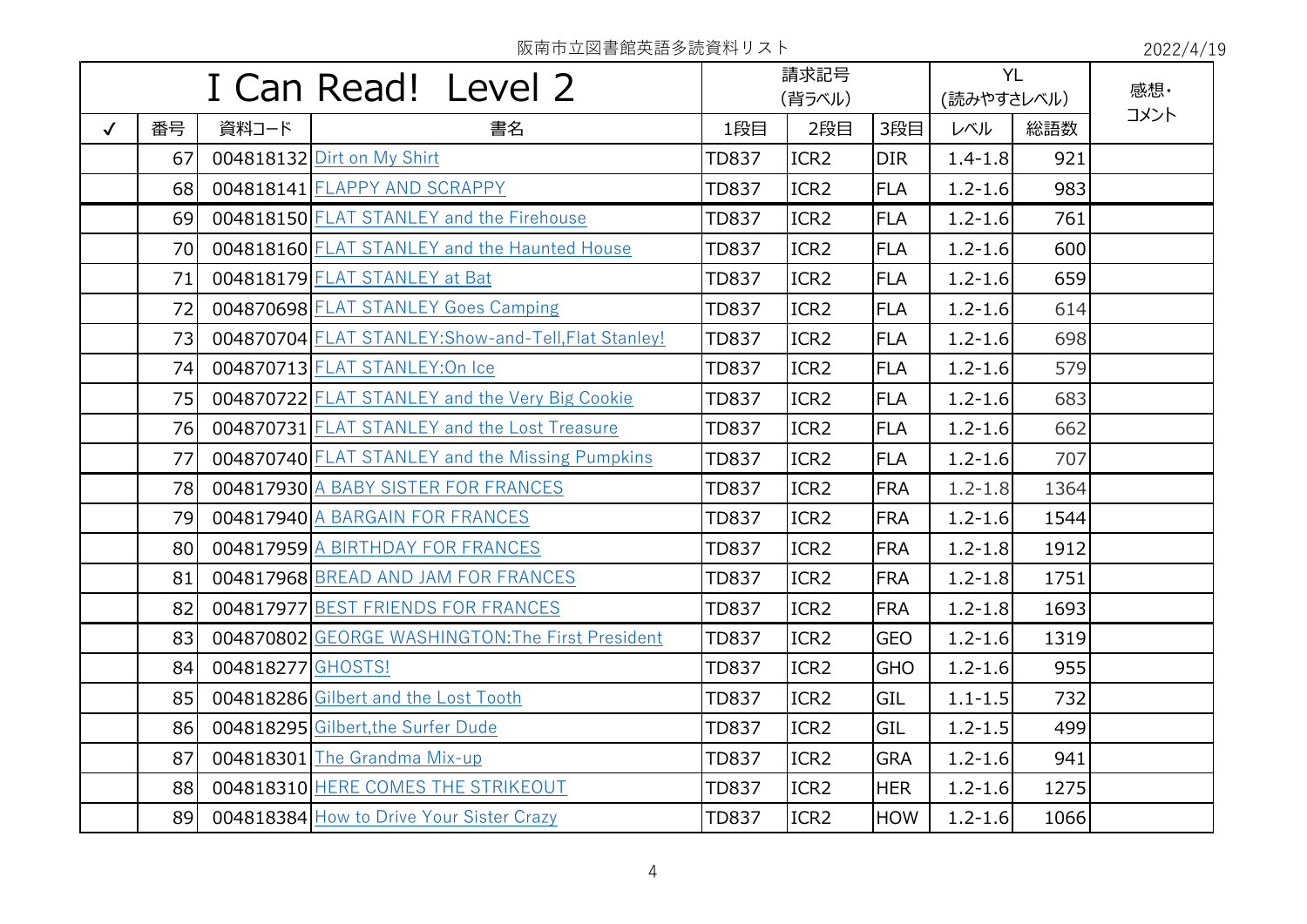|              |                 |                     | I Can Read! Level 2                                    |              | 請求記号<br>(背ラベル)   |            | (読みやすさレベル)  | <b>YL</b> | 感想·  |
|--------------|-----------------|---------------------|--------------------------------------------------------|--------------|------------------|------------|-------------|-----------|------|
| $\checkmark$ | 番号              | 資料コード               | 書名                                                     | 1段目          | 2段目              | 3段目        | レベル         | 総語数       | コメント |
|              | 90 <sub>1</sub> |                     | 004818393   AM THE TURKEY                              | <b>TD837</b> | ICR <sub>2</sub> | IAM        | $1.2 - 1.6$ | 1159      |      |
|              | 91              | 004818400           | In a Dark, Dark Room AND OTHER SCARY<br><b>STORIES</b> | <b>TD837</b> | ICR <sub>2</sub> | <b>INA</b> | $1.2 - 1.6$ | 849       |      |
|              | 92              |                     | 004818419 KICK, PASS, AND RUN                          | <b>TD837</b> | ICR <sub>2</sub> | <b>KIC</b> | $1.2 - 1.6$ | 998       |      |
|              | 93              |                     | 004818428 Last One In is a ROTTEN EGG                  | <b>TD837</b> | ICR <sub>2</sub> | <b>LAS</b> | $1.2 - 1.6$ | 1346      |      |
|              | 94              |                     | 004818188 Days With Frog and Toad                      | <b>TD837</b> | ICR <sub>2</sub> | <b>LOB</b> | $1.2 - 1.6$ | 2074      |      |
|              | 95              |                     | 004818197 Frog and Toad All Year                       | <b>TD837</b> | ICR <sub>2</sub> | <b>LOB</b> | $1.2 - 1.6$ | 1722      |      |
|              | 96              |                     | 004818203 Frog and Toad Are Friends                    | <b>TD837</b> | ICR <sub>2</sub> | <b>LOB</b> | $1.2 - 1.6$ | 2275      |      |
|              | 97              |                     | 004818212 Frog and Toad Together                       | <b>TD837</b> | ICR <sub>2</sub> | <b>LOB</b> | $1.2 - 1.6$ | 1968      |      |
|              | 98              |                     | 004818221 MOUSE SOUP                                   | <b>TD837</b> | ICR <sub>2</sub> | <b>LOB</b> | $1.2 - 1.6$ | 1339      |      |
|              | 99              |                     | 004818230 MOUSE TALES                                  | <b>TD837</b> | ICR <sub>2</sub> | <b>LOB</b> | $1.2 - 1.6$ | 1505      |      |
|              | 100             |                     | 004818240 OWL AT HOME                                  | <b>TD837</b> | ICR <sub>2</sub> | <b>LOB</b> | $1.2 - 1.6$ | 1491      |      |
|              | 101             | 004818259 SMALL PIG |                                                        | <b>TD837</b> | ICR <sub>2</sub> | <b>LOB</b> | $1.2 - 1.6$ | 796       |      |
|              | 102             |                     | 004818268 UNCLE ELEPHANT                               | <b>TD837</b> | ICR <sub>2</sub> | <b>LOB</b> | $1.2 - 1.6$ | 1785      |      |
|              | 103             |                     | 004870787 GRASSHOPPER ON THE ROAD                      | <b>TD837</b> | ICR <sub>2</sub> | <b>LOB</b> | $1.2 - 1.6$ | 1874      |      |
|              | 104             |                     | 004870796 Long, Tall LINCOLN                           | <b>TD837</b> | ICR <sub>2</sub> | <b>LON</b> | $1.5 - 1.8$ | 721       |      |
|              | 105             |                     | 004818437 Lulu Goes to Witch School                    | <b>TD837</b> | ICR <sub>2</sub> | LUL        | $1.2 - 1.6$ | 1458      |      |
|              | 106             |                     | 004870778 Lulu and the Witch Baby                      | <b>TD837</b> | ICR <sub>2</sub> | <b>LUL</b> | $1.2 - 1.6$ | 891       |      |
|              | 107             |                     | 004818446 Marley: FARM DOG                             | <b>TD837</b> | ICR <sub>2</sub> | <b>MAR</b> | $0.9 - 1.3$ | 451       |      |
|              | 108             |                     | 004818455 Marley: FIREHOUSE DOG                        | <b>TD837</b> | ICR <sub>2</sub> | <b>MAR</b> | $1.0 - 1.3$ | 329       |      |
|              | 109             |                     | 004818464 Marley AND THE RUNAWAY PUMPKIN               | <b>TD837</b> | ICR <sub>2</sub> | <b>MAR</b> | $1.0 - 1.5$ | 477       |      |
|              | 110             |                     | 004818473 Marley's BIG ADVENTURE                       | <b>TD837</b> | ICR <sub>2</sub> | <b>MAR</b> | $1.0 - 1.5$ | 541       |      |
|              | 111             |                     | 004818482 Marley: MESSY DOG                            | <b>TD837</b> | ICR <sub>2</sub> | <b>MAR</b> | $0.9 - 1.3$ | 325       |      |
|              | 112             |                     | 004818491 Marley: NOT A PEEP!                          | <b>TD837</b> | ICR <sub>2</sub> | <b>MAR</b> | $1.0 - 1.3$ | 416       |      |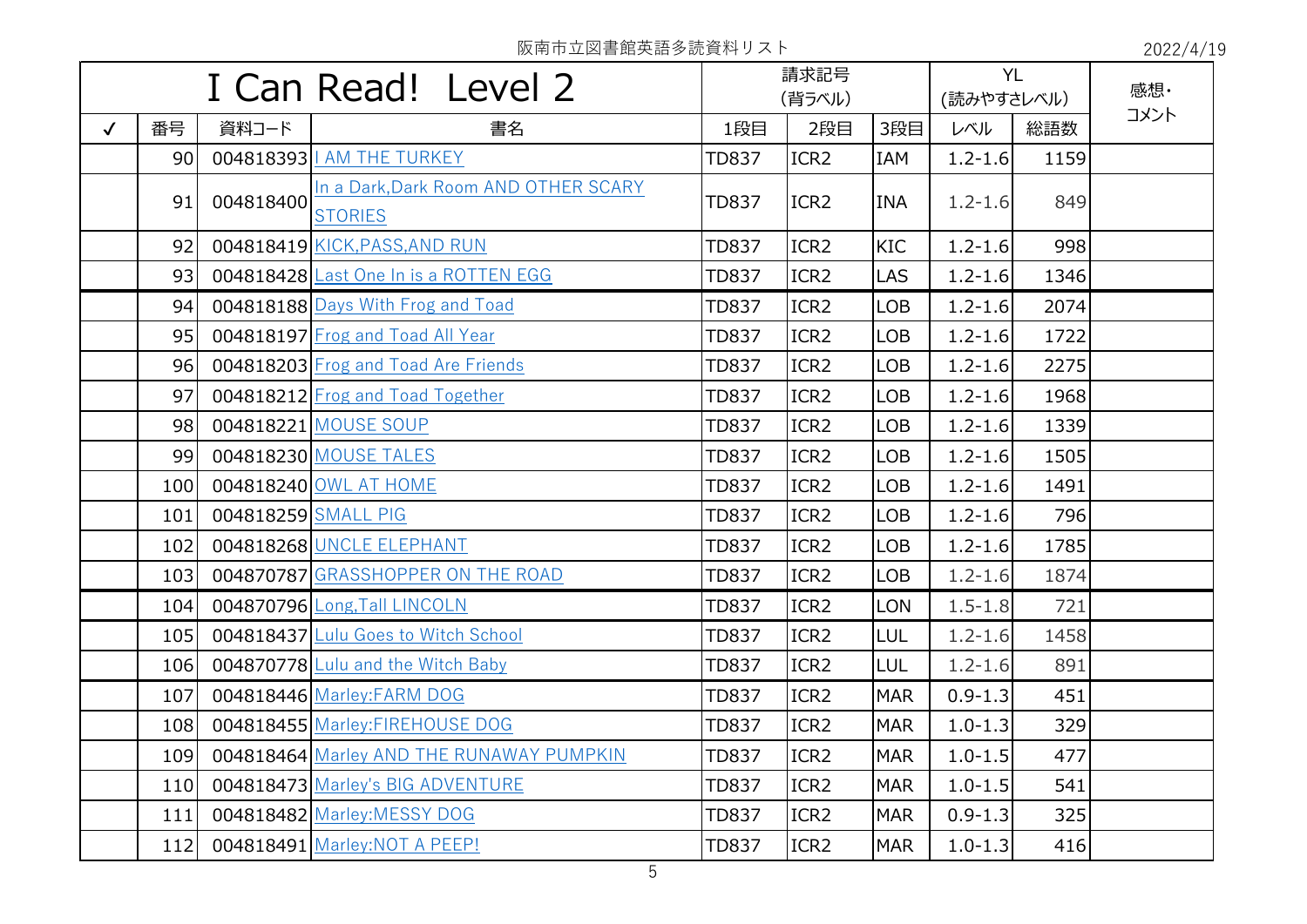|              | I Can Read! Level 2 |           | 請求記号<br>(背ラベル)                                        |              | <b>YL</b><br>(読みやすさレベル) |            | 感想·         |      |      |
|--------------|---------------------|-----------|-------------------------------------------------------|--------------|-------------------------|------------|-------------|------|------|
| $\checkmark$ | 番号                  | 資料コード     | 書名                                                    | 1段目          | 2段目                     | 3段目        | レベル         | 総語数  | コメント |
|              | 113                 |           | 004818508 SNOW DOG Marley                             | <b>TD837</b> | ICR <sub>2</sub>        | <b>MAR</b> | $0.9 - 1.3$ | 401  |      |
|              | 114                 |           | 004818517 STRIKE THREE, Marley                        | <b>TD837</b> | ICR <sub>2</sub>        | <b>MAR</b> | $1.0 - 1.5$ | 491  |      |
|              | 115                 |           | 004818526 Marley: THE DOG WHO ATE MY HOMEWORK         | <b>TD837</b> | ICR <sub>2</sub>        | <b>MAR</b> | $0.9 - 1.2$ | 382  |      |
|              | 116                 |           | 004818535 Marley: THE DOG WHO CRIED WOOF              | <b>TD837</b> | ICR <sub>2</sub>        | <b>MAR</b> | $0.9 - 1.2$ | 441  |      |
|              | 117                 |           | 004870526 Marley LEARNS A LESSON                      | <b>TD837</b> | ICR <sub>2</sub>        | <b>MAR</b> | $1.0 - 1.5$ | 327  |      |
|              | 118                 |           | 004818544 MILDRED and SAM                             | <b>TD837</b> | ICR <sub>2</sub>        | MIL        | $1.2 - 1.6$ | 933  |      |
|              | 119                 |           | 004818553 MONSTER SCHOOL: FIRST DAY FRIGHTS           | <b>TD837</b> | ICR <sub>2</sub>        | <b>MON</b> | $1.0 - 1.5$ | 628  |      |
|              | 120                 |           | 004870553 MONSTER SCHOOL: THE SPOOKY SLEEPOVER        | <b>TD837</b> | ICR <sub>2</sub>        | <b>MON</b> | $1.0 - 1.5$ | 584  |      |
|              | 121                 |           | 004870562 My Weird School: Talent Show Mix-Up         | <b>TD837</b> | ICR <sub>2</sub>        | <b>MYW</b> | $1.0 - 1.6$ | 674  |      |
|              | 122                 |           | 004870571 My Weird School: Goes to the Museum         | <b>TD837</b> | ICR <sub>2</sub>        | <b>MYW</b> | $1.0 - 1.6$ | 813  |      |
|              | 123                 |           | 004870580 My Weird School: Class Pet Mess             | <b>TD837</b> | ICR <sub>2</sub>        | <b>MYW</b> | $1.0 - 1.6$ | 682  |      |
|              | 124                 | 004818562 | NEVER KICK A GHOST AND OTHER SILLY<br><b>CHILLERS</b> | <b>TD837</b> | ICR <sub>2</sub>        | <b>NEV</b> | $1.1 - 1.5$ | 422  |      |
|              | 125                 |           | 004818571 Pish and Posh Wish for Fairy Wings          | <b>TD837</b> | ICR <sub>2</sub>        | PIS        | $1.4 - 1.8$ | 1094 |      |
|              | 126                 |           | 004818580 PONY SCOUTS: At the Show                    | <b>TD837</b> | ICR <sub>2</sub>        | <b>PON</b> | $1.0 - 1.6$ | 630  |      |
|              | 127                 |           | 004818590 PONY SCOUTS: Back in the Saddle             | <b>TD837</b> | ICR <sub>2</sub>        | <b>PON</b> | $1.0 - 1.6$ | 533  |      |
|              | 128                 |           | 004818606 PONY SCOUTS:Pony Crazy                      | <b>TD837</b> | ICR <sub>2</sub>        | <b>PON</b> | $1.0 - 1.6$ | 537  |      |
|              | 129                 |           | 004818615 PONY SCOUTS: Really Riding!                 | <b>TD837</b> | ICR <sub>2</sub>        | <b>PON</b> | $1.0 - 1.6$ | 559  |      |
|              | 130                 |           | 004818624 PONY SCOUTS: Runaway Ponies!                | <b>TD837</b> | ICR <sub>2</sub>        | <b>PON</b> | $1.0 - 1.6$ | 629  |      |
|              | 131                 |           | 004870642 PONY SCOUTS: The Trail Ride                 | <b>TD837</b> | ICR <sub>2</sub>        | <b>PON</b> | $1.0 - 1.6$ | 730  |      |
|              | 132                 |           | 004870651 PONY SCOUTS:Pony Party                      | <b>TD837</b> | ICR2                    | <b>PON</b> | $1.0 - 1.6$ | 642  |      |
|              | 133                 |           | 004870660 PONY SCOUTS: Blue Ribbon Day                | <b>TD837</b> | ICR <sub>2</sub>        | <b>PON</b> | $1.0 - 1.6$ | 703  |      |
|              | 134                 |           | 004870670 PONY SCOUTS: The New Pony                   | <b>TD837</b> | ICR <sub>2</sub>        | <b>PON</b> | $1.0 - 1.6$ | 651  |      |
|              | 135                 |           | 004870689 PONY SCOUTS: The Camping Trip               | <b>TD837</b> | ICR2                    | <b>PON</b> | $1.0 - 1.6$ | 570  |      |